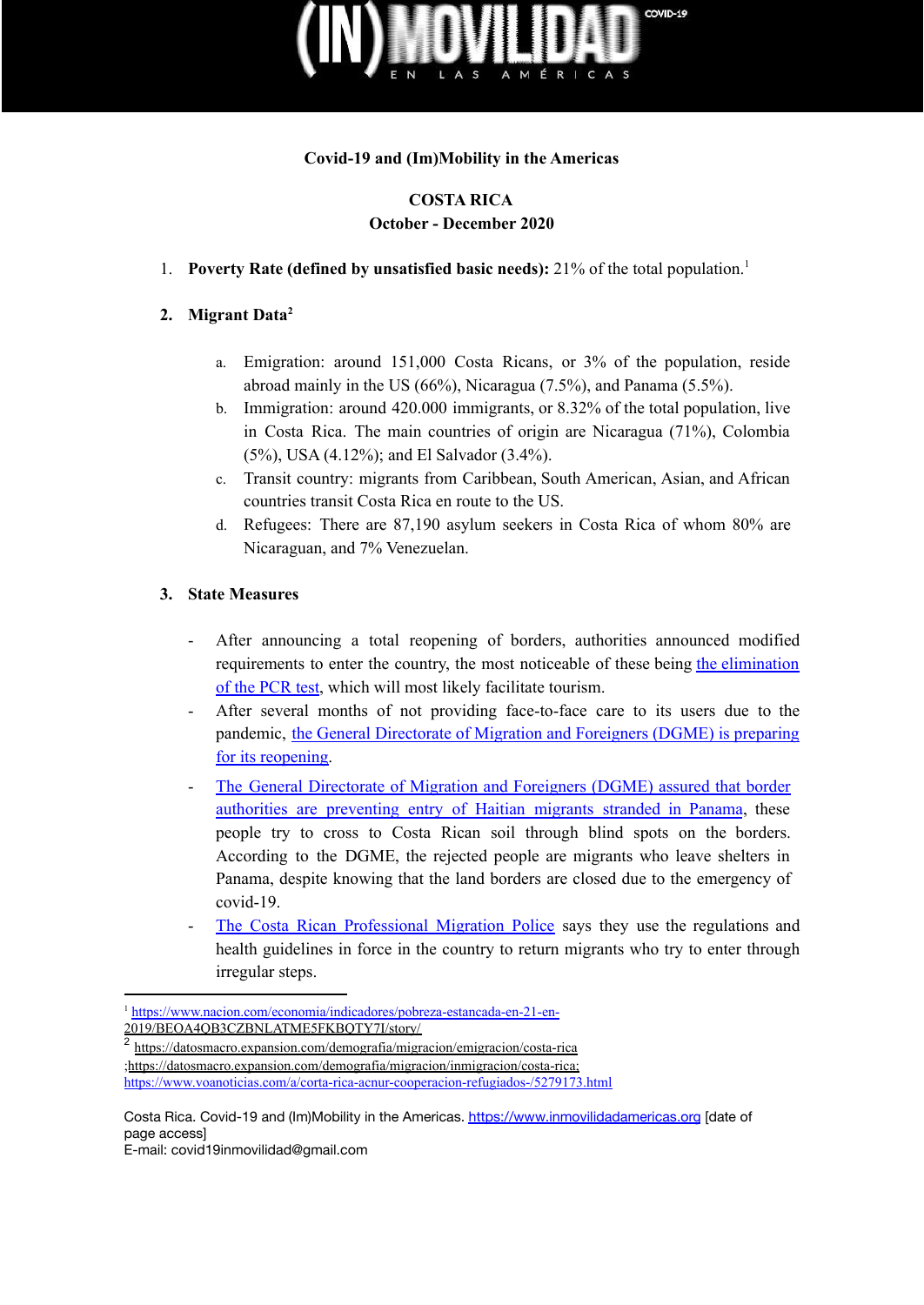

- [Authorities](https://www.vozdeamerica.com/centroamerica/costarica-le-apueste-la-mano-de-obra-nicaraguense) from Costa Rica and Nicaragua signed a binational agreement to regulate the temporary hiring of [Nicaraguan](https://www.vozdeamerica.com/centroamerica/costarica-le-apueste-la-mano-de-obra-nicaraguense) workers in Costa Rica to work in agricultural industries. Among the points discussed were administrative, operational, migration and health aspects. The agreement contemplates the "temporary hiring of Nicaraguan workers, due to the shortage of local labor for the harvesting of crops such as coffee, melon, watermelon, yucca, among others," otherwise in Costa Rica there could be "millions in losses."
- According to Costa Rican authorities, Nicaraguan labor traditionally arrives to Costa Rica to work in the harvesting of seasonal crops. The [pandemic](https://www.vozdeamerica.com/centroamerica/costarica-le-apueste-la-mano-de-obra-nicaraguense) altered the [circulation](https://www.vozdeamerica.com/centroamerica/costarica-le-apueste-la-mano-de-obra-nicaraguense) of these flows, which will be carried out under the regulations in through planned increases in entries and under strict protocols imposed by the pandemic.
- The Costa Rican authorities announced on Thursday, November 12, 2020, the creation of a special migratory humanitarian category for Nicaraguans, Venezuelans, and Cubans settled in this country who have been denied refugee status. [The](https://www.elcomercio.com/actualidad/costa-rica-categoria-migratoria-nicaragueenses.html) [intention](https://www.elcomercio.com/actualidad/costa-rica-categoria-migratoria-nicaragueenses.html) of the measure is to assist people whose refugee application was rejected so that they do not fall into a situation of greater vulnerability and can continue to live in Costa Rica on a regular basis.
- People eligible for this migratory category are those who have been denied refugee status as of January 1, 2016, and who have physically remained in Costa Rica on a regular or irregular basis at any point up to March 18, 2020. The [petitioners](https://www.elcomercio.com/actualidad/costa-rica-categoria-migratoria-nicaragueenses.html) must provide [documents](https://www.elcomercio.com/actualidad/costa-rica-categoria-migratoria-nicaragueenses.html) that prove that they are settled in Costa Rica and prove they have no criminal record in this country or in any other.
- Costa Rica virtually held the XXV Regional Conference on Migration, in which irregular displacement and the labor market were a priority of discussion. Other [priority](https://www.vozdeamerica.com/centroamerica/costa-rica-se-compromete-proteger-y-dar-acogida-migrantes) topics addressed in the ministerial meeting were Protection, Irregular and Mass Migration, Labor Migration, and Border Management.
- Currently Costa Rica is [working](https://www.vozdeamerica.com/centroamerica/costa-rica-se-compromete-proteger-y-dar-acogida-migrantes) together with the UN to implement the Health Cooperation Plan generated by COVID-19. The objective is to provide effective attention to migrant flows and prevent the spread of the virus.
- The request for regularization by those with ties with Costa Ricans "must be made when the foreign person holds a legally approved status in the country; that is, their visa time has not expired," according to the documents with the requirements issued by Migration.

#### **4. Migrant Situation Alerts**

#### *Migrants in Transit*

The DGME explained that after the border closure, covotes [changed](https://www.nacion.com/el-pais/direccion-de-migracion-impide-ingreso-irregular-de/LYH7DNCGOVAMPH6WSS76GQ5NU4/story/) routes to [circumvent](https://www.nacion.com/el-pais/direccion-de-migracion-impide-ingreso-irregular-de/LYH7DNCGOVAMPH6WSS76GQ5NU4/story/) police controls established along the border corridor. Due to this, risks to the migrant population are multiplied by state control measures.

Costa Rica. Covid-19 and (Im)Mobility in the Americas. <https://www.inmovilidadamericas.org> [date of page access] E-mail: covid19inmovilidad@gmail.com